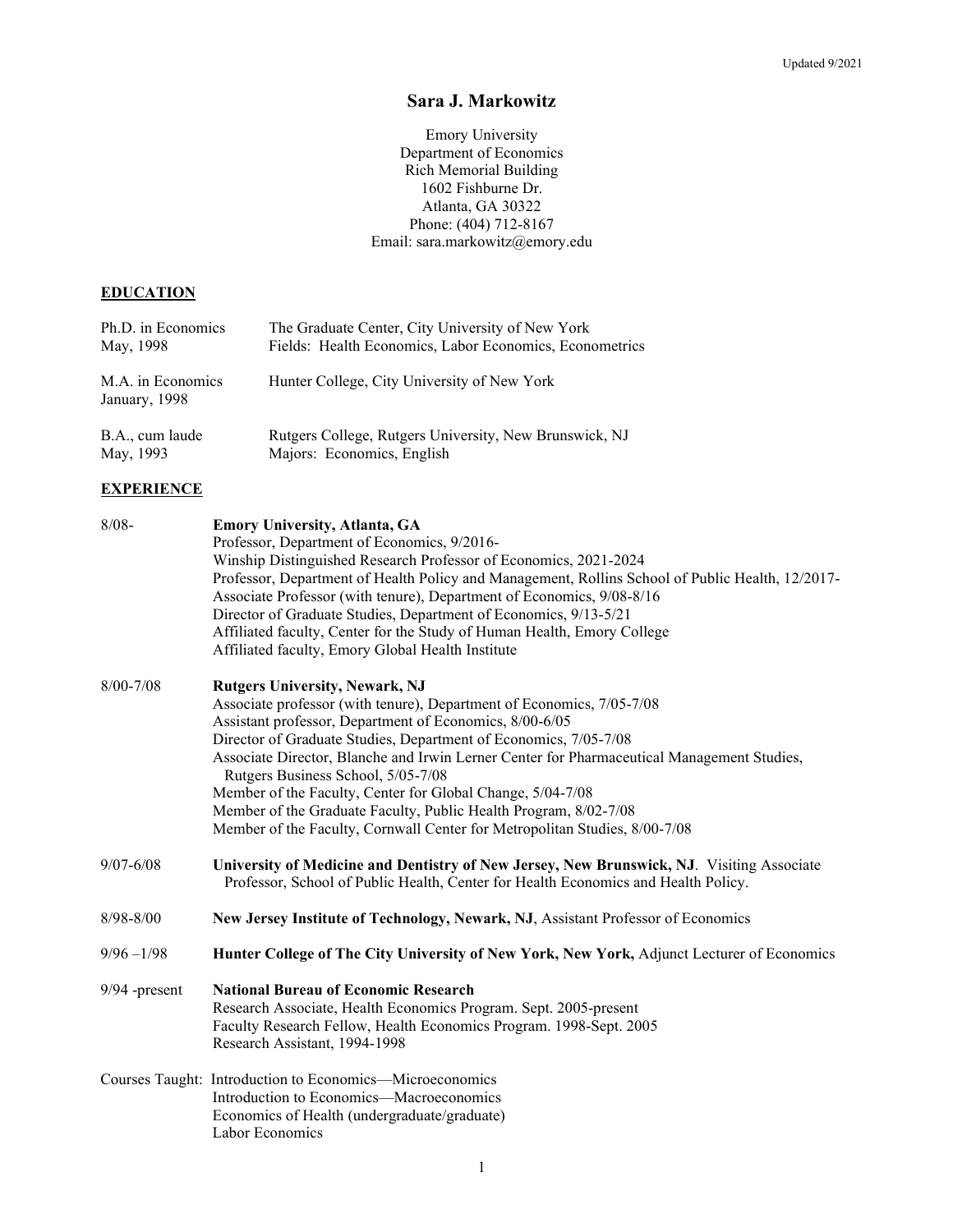Economics Statistics I Empirical Methods in Economics Honors Seminar in Economic History

#### **REFEREED ARTICLES**

- "The Effects of State Scope of Practice Laws on the Labor Supply of Advanced Practice Registered Nurses" (with E. Kathleen Adams). American Journal of Health Economics, forthcoming.
- "Anti-poverty policy and health: Attributes and diffusion of state earned income tax credits across US states from 1980 to 2020" (with Kelli A. Komro, Phenesse Dunlap, Nolan Sroczynski, Melvin D. Livingston, Megan A. Kelly, Dawn Pepin, Shelby Rentmeester, Alexander C. Wagenaar ) PloS one, 15:11 (Nov 2020), e0242514.
- "The Effects of Employment on Influenza Rates" (with Erik Nesson and Josh Robinson). Economics and Human Biology, 34 (August 2019), 286-295.
- "Effects of State-Level Earned Income Tax Credit Laws on Birth Outcomes by Race and Ethnicity." (with Kelli A. Komro, Melvin D. Livingston, and Alexander C. Wagenaar) Health Equity 3:1 (2019) 61-67.
- "Effects of Changes in Earned Income Tax Credit: Time-series Analyses of Washington DC." (with Alexander C., Wagenaar, Melvin D. Livingston, and Kelli A. Komro). SSM-Population Health, 7 (April 2019) 100356, 1-4.
- "Effects of State-Level Earned Income Tax Credit Laws in the U.S. on Maternal Health Behaviors and Infant Health Outcomes" (with Kelli Komro, Melvin D. Livingston, Otto Lenhart and Alexander Wagenaar). Social Science and Medicine, 194 (December 2017) 67-75.
- "Competitive Effects of Scope of Practice Restrictions: Public Health or Public Harm?" (with E. Kathleen Adams, Mary Jane Lewitt, and Anne L. Dunlop). Journal of Health Economics, 55 (September 2017) 201-218.
- "The Pass-Through of Beer Taxes to Prices: Evidence from State-Level and Federal Tax Changes" (with Vinish Shrestha). Economic Inquiry, 54:4 (October 2016) 1946-1962.
- "The Effect of an Increased Minimum Wage on Infant Mortality and Birth Weight" (with Kelli Komro, Melvin D. Livingston and Alexander Wagenaar). American Journal of Public Health, 106:8 (August 2016) 1514-1516.
- "Job Mobility among Parents of Children with Chronic Health Conditions: Early Effects of the 2010 Affordable Care Act" (with Pinka Chatterji and Peter Brandon). Journal of Health Economics, 48 (July 2016) 26-43
- "School Suspension and the School-to-Prison Pipeline" (with Alison Evans Cuellar). International Review of Law and Economics, 43 (August 2015) 98-106.
- "Tobacco Control Policies and Sudden Infant Death Syndrome in Developed Nations" (with Christian King and Hana Ross). Health Economics*,* 24:8 (August 2015) 1042-1048.
- "The Effects of Mandated Health Insurance Benefits for Autism on Out-of-Pocket Costs and Access to Treatment" (with Pinka Chatterji and Sandy Decker). Journal of Policy Analysis and Management, 34:2 (Spring 2015), 328–353.
- "The Effects of Bicycle Helmet Laws in Reducing Traumatic Head Injuries Among Children" (with Pinka Chatterji). Health Economics*,* 24:1 (2015) 26-40.
- "The Effect of Regulated Competition on Pharmaceutical Advertising and Promotion" (with Guy David). Eastern Economic Journal, 41:1 (2015) 24-39*.*
- "Alcohol Control and Foster Care" (with Alison Cuellar, Michael Grossman, and Ryan Conrad). Review of Economics of the Household, 12:4 (2014) 589-612 **(lead article)**.
- "Where There's Smoking, There's Fire: The Effects of Smoking Policies on the Incidence of Fires in the United States" Health Economics, 23:11 (November 2014) 1353-1373*.*
- "Child Access Prevention Laws and Non-fatal Gun Injuries" (with Jeff DeSimone and Jing Xu). Southern Economic Journal, 80:1 (Summer 2013) 5-25 **(lead article)***.*
- "Expansion of Medicaid Covered Smoking Cessation Services: Maternal Smoking and Birth Outcomes" (with E. Kathleen Adams, Patricia M. Dietz, and Van T. Tong). Medicare & Medicaid Research Review*,* 3:3 (July 2013) E1- E23.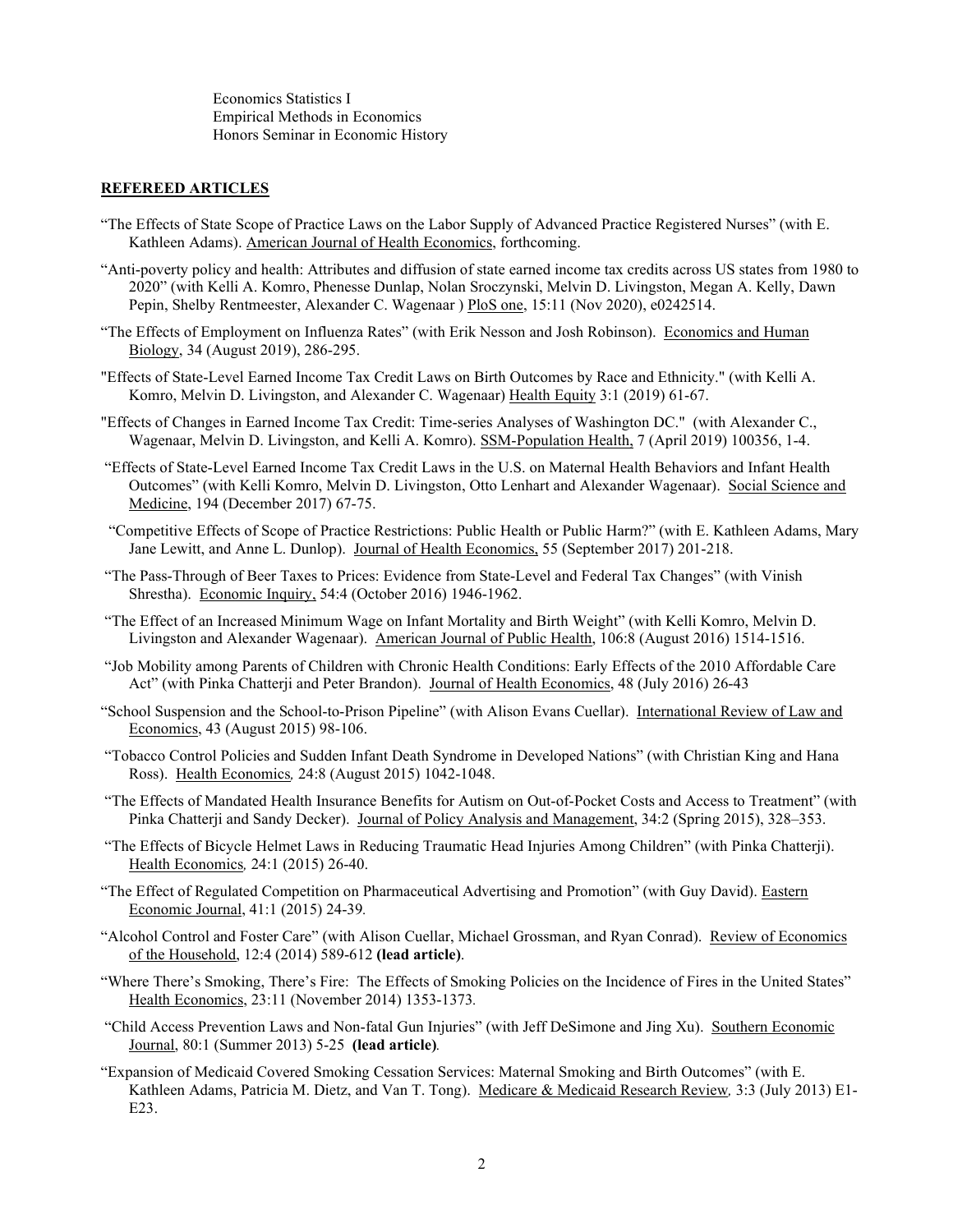- "Tobacco Control Policies, Birth Outcomes, and Maternal Human Capital" (with E. Kathleen Adams, Patricia M. Dietz, Viji Kannan and Van T. Tong). Journal of Human Capital*,* 7:2 (Summer 2013) 130-160.
- "Effects of early maternal employment on maternal health and well-being" (with Pinka Chatterji and Jeanne Brooks-Gunn). Journal of Population Economics. 26:1 (January 2013) 285–301.
- "Estimating the Relationship Between Alcohol Policies and Criminal Violence and Victimization" (with Erik Nesson, Eileen Poe-Yamagata, Partha Deb, Curtis Florence, Tracy Roberts and Sarah Beth Link). German Economic Review*.* 13:4 (November 2012) 416-435.
- "Reducing Prenatal Smoking: The Role of State Policies." (with E. Kathleen Adams, Viji Kannan, Patricia M. Dietz, Van T. Tong, and Ann Malarcher). American Journal of Preventive Medicine, 41:4 (July 2012) 34-40.
- "Family Leave after Childbirth and the Health of New Mothers" (with Pinka Chatterji). Journal of Mental Health Policy and Economics. 15:2 (June 2012) 61-76. **This article is the winner of the** *Sixth Adam Smith Award in Mental Health Policy and Economics Research.*
- "Is Youth Smoking Responsive to Cigarette Prices? Evidence From Low- and Middle-Income Countries." (with Deliana Kostova, Hana Ross, and Evan Blecher). Tobacco Control, 20:6 (November 2011) 419-424. (**Editor's choice article**)
- "A Cure for Crime? Psycho-Pharmaceuticals and Crime Trends" (with Dave Marcotte). Journal of Policy Analysis and Management, 30:1 (Winter 2011) 29-56.
- "The Effects of Pharmaceutical Marketing and Promotion on Adverse Drug Events and Regulation" (with Guy David and Seth Richards). American Economic Journal – Economic Policy, 2:4 (November 2010) 1-25 **(lead article)**.
- "Incentives in Obesity and Health Insurance" (with Inas Rashad Kelly). Inquiry,46:4 (Winter 2009/2010) 418-432.
- "Substance Use Among Adolescent Students with Consideration of Budget Constraints" (with John Tauras). Review of Economics of the Household, 7:4 (December 2009) 423–446.
- "The Effects of Suicidal Behavior on Productive Activities of Young Adults" (with Erdal Tekin). Southern Economic Journal, 75:2 (October 2008) 300-331. **This article was awarded an honorable mention for the Southern Economic Journal's Georgescu-Roegen Prize for best paper 2008.**
- "The Effectiveness of Cigarette Regulations in Reducing Cases of Sudden Infant Death Syndrome." Journal of Health Economics, 27:1 (January 2008) 106-133.
- "An Empirical Investigation of the Social Market for Cigarettes" (with Brett Katzman and Kerry Anne McGeary). Health Economics, 16:10 (October 2007) 1025-1039.
- "Antidepressants and Youth: Harmful or Helpful?" (with Alison Cuellar). Social Science and Medicine, 64:10 (May 2007) 2138-2151.
- "Medicaid Policy Changes in Mental Health Care and their Effect on Mental Health Outcomes" (with Alison Cuellar). Health Economics, Policy and Law*,* 2:1 (January 2007) 23-49.
- "Body Weight, Cigarette Prices, Youth Access Laws and Adolescent Smoking Initiation" (with John Tauras and John Cawley). Eastern Economic Journal, 32:1 (Winter 2006) 149-170.
- "Are Mental Health Insurance Mandates Effective?: Evidence from Suicides" (with Jonathan Klick). Health Economics*,* 15:1 (January 2006) 83-97.
- "I Did What Last Night?! Adolescent Risky Sexual Behaviors and Substance Use" (with Michael Grossman). Eastern Economic Journal, 31:3 (Summer 2005) 383-405. **This article was awarded an honorable mention for the Eastern Economic Journal Eckstein Prize for best paper 2005-2006.**
- "Does the Length of Maternity Leave Affect Maternal Health?" (With Pinka Chatterji). Southern Economic Journal, 72:1 (July 2005) 16-41.
- "Alcohol, Drugs, and Violent Crime." International Review of Law and Economics, 25:1 (March 2005) 20-44.
- "Get High and Get Stupid: The Effect of Alcohol and Marijuana Use on Teen Sexual Behavior" (with Michael Grossman and Robert Kaestner). Review of Economics of the Household, 2 (December 2004) 413-441.
- "The Effects of Mental Health and Substance Abuse Treatment on Juvenile Crime" (with Alison Cuellar and Anne Libby). Journal of Mental Health Policy and Economics, 7:2 (June 2004) 59-68.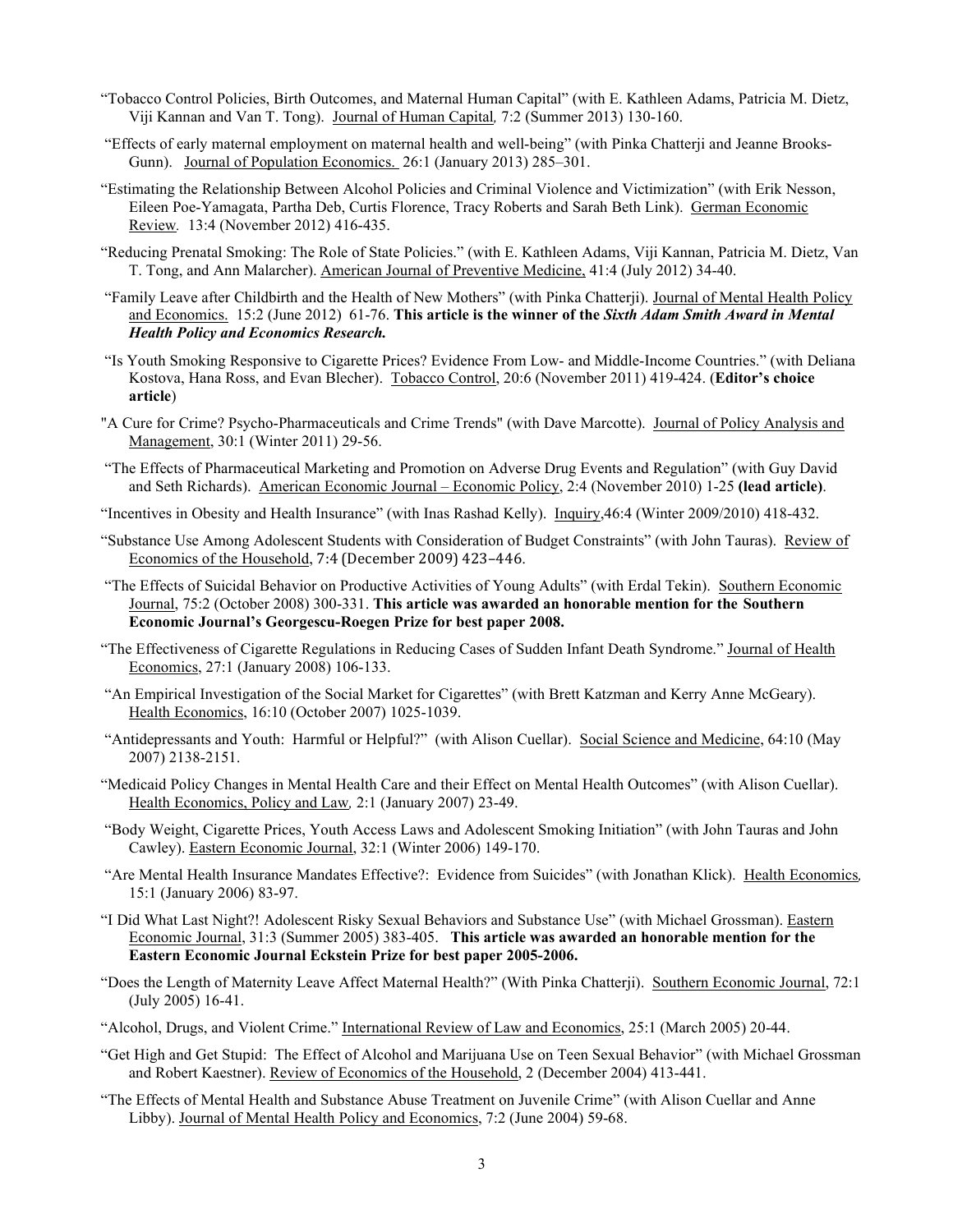- "Alcohol Abuse and Suicide Attempts Among Youth" (with Pinka Chatterji, Robert Kaestner, and Dhaval Dave). Economics and Human Biology, 2:2 (June 2004) 159-180.
- "Aging and Aggregate Costs of Medical Care: Conceptual and Policy Issues" (with Dov Chernichovsky). Health Economics, 13:6 (June 2004) 543-562.
- "Pedestrian Fatalities, Motor Vehicle Occupant Fatalities, Daylight, and Daylight Savings Time" (with Doug Coate). Accident Analysis and Prevention, 36:3 (May 2004), 351-357.
- "Lighting Up and Slimming Down: The Effects of Body Weight and Cigarette Prices on Adolescent Smoking Initiation" (with John H. Cawley and John Tauras). Journal of Health Economics, 23:2 (March 2004), 293-311.
	- Reprinted in Tobacco Control Policy, edited by Kenneth E. Warner. John E. Wiley & Sons, Inc: San Francisco, 2006.
	- Reprinted in The Economics of Health Behaviours, edited by John Cawley and Donald S. Kenkel. The International Library of Critical Writings in Economics Series. Edward Elgar: Northampton, MA, 2008.
- "The Effect of Price on Counseling Sessions Attended by Depression Patients" (with Jeff DeSimone). Applied Economics Letters, 10:14/15 (November 2003), 899-903.
- "Estimating the Impact of Alcohol Policies on Youth Suicide" (with Pinka Chatterji and Robert Kaestner). Journal of Mental Health Policy and Economics, 6:1 (March 2003), 37-46. **This article is the winner of the** *Second Adam Smith Award in Mental Health Policy and Economics Research.*
- "The Role of Alcohol and Drug Consumption in Determining Physical Violence and Weapon Carrying by Teenagers." Eastern Economic Journal, 27, No. 4 (Fall 2001), 409-432.
- "The Impact of Maternal Alcohol and Marijuana Use on Children's Behavioral Problems" (with Pinka Chatterji), Journal of Health Economics, 20, No. 5 (August 2001), 703-731.
- "The Price of Alcohol, Wife Abuse and Husband Abuse." Southern Economic Journal, 67, No. 2 (October 2000), 279- 303.
- "The Effects of Beer Taxes on Physical Child Abuse" (with Michael Grossman). Journal of Health Economics, 19, No. 2 (March 2000), 271-282.
	- Reprinted in The Economics of Health Behaviours, edited by John Cawley and Donald S. Kenkel. The International Library of Critical Writings in Economics Series. Edward Elgar: Northampton, MA, 2008.
- "Alcohol Regulation and Domestic Violence Towards Children" (with Michael Grossman). Contemporary Economic Policy, 16, No. 3 (July, 1998), 309-320.

# **REFEREED BOOK CHAPTERS**

- "Light, Moderate, and Heavy Drinking". (with Cheng Ding). In: Zimmermann K. (eds) Handbook of Labor, Human Resources and Population Economics. Springer, Cham. 2020.
- "Alcohol Policies and Child Maltreatment" (with Michael Grossman and Ryan Conrad) in *Contributions to Economic Analysis, Volume 290, Current Issues in Health Economics*, edited by Daniel Slottje and Rusty Tchernis, Emerald Group Publishing Limited, 2010.
- "An Investigation of the Effects of Alcohol Policies on Youth STDs" (with Michael Grossman and Robert Kaestner) in Advances in Health Economics and Health Services Research, Vol. 16-Substance Use: Individual Behavior, Social Interactions, Markets and Politics, edited by Bjorn Lindgren and Michael Grossman, Elsevier, Oxford, England, 2005.
- "Tobacco Control Policies and Youth Smoking: Evidence from a New Era" (with John Tauras and John Cawley) in Advances in Health Economics and Health Services Research, Vol. 16-Substance Use: Individual Behavior, Social Interactions, Markets and Politics, edited by Bjorn Lindgren and Michael Grossman, Elsevier, Oxford, England, 2005.
- "Criminal Violence and Alcoholic Beverage Control: Evidence from an International Study" in The Economic Analysis Of Substance Use And Abuse: The Experience of Developed Countries and Lessons for Developing Countries, edited by Michael Grossman and Chee-Ruey Hsieh, Edward Elgar Limited, United Kingdom, 2001.
- "Alcohol Regulation and Violence on College Campuses " (with Michael Grossman) in The Economic Analysis Of Substance Use And Abuse: The Experience of Developed Countries and Lessons for Developing Countries, edited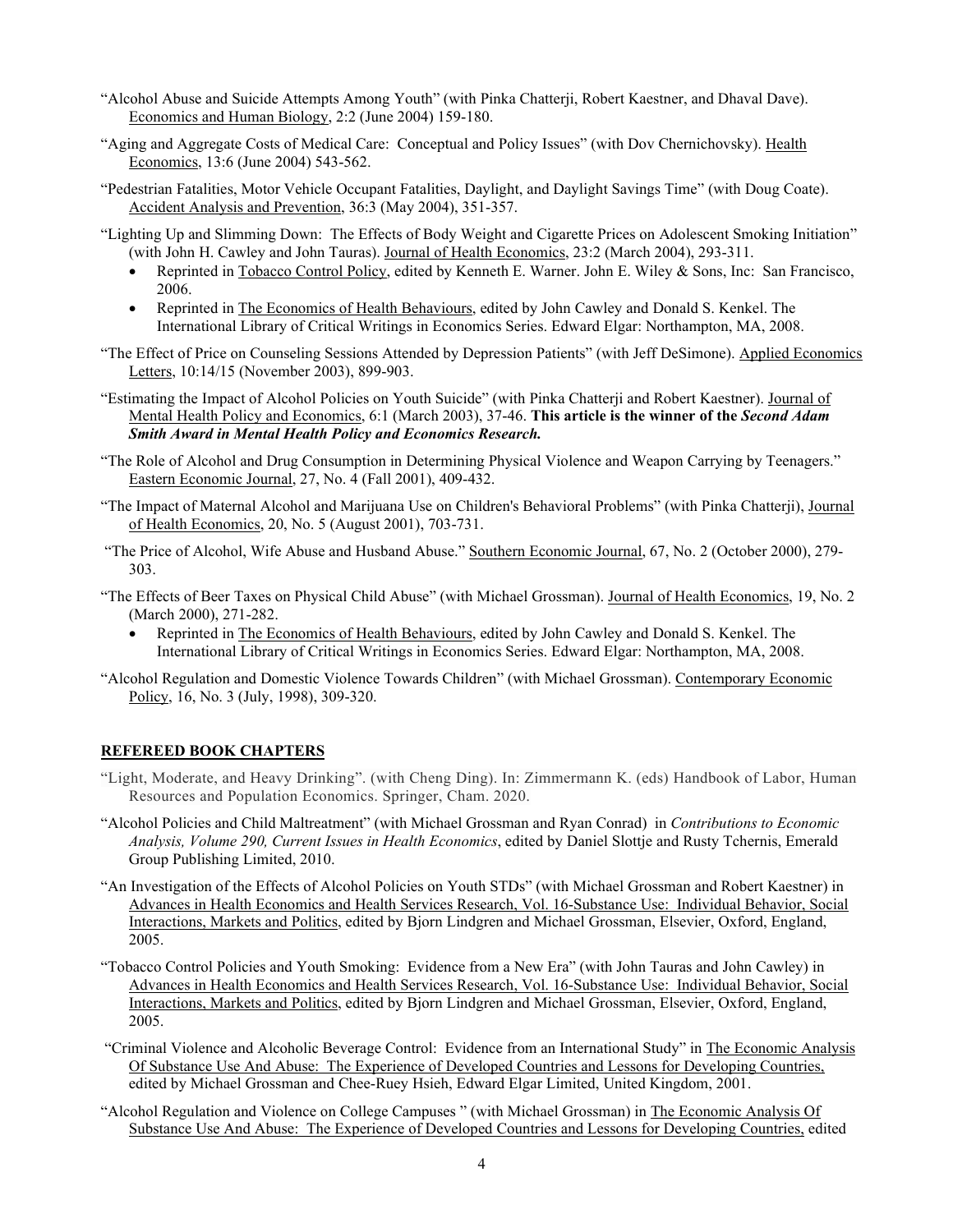by Michael Grossman and Chee-Ruey Hsieh, Edward Elgar Limited, United Kingdom, 2001.

# **NON-REFEREED ARTICLES**

- "Improving Efficiency in the Health Care System: Removing Anticompetitive Barriers for Advanced Practice Registered Nurses and Physician Assistants" (with E. Kathleen Adams). The Hamilton Project Policy Proposal 2018-08, June 2018.
- "The Effects of Competition on Pharmaceutical Promotion and Safety" (with Guy David and Lindsay Allen). Northeast Business & Economics Association, 2011 Conference Proceedings, pg. 106-110.
- "An Investigation of the Effects of Alcohol Consumption and Alcohol Policies on Youth Risky Sexual Behaviors" (with Michael Grossman and Robert Kaestner). American Economic Review Papers and Proceedings, May 2005.

# **WORKS IN PROGRESS**

"An Exploratory Study of The Social and Economic Determinants of Maternal Morbidity in the U.S." (with Pinka Chatterji).

["Toward a Uniform Classification of Nurse Practitioner Scope of Practice Laws"](https://www.nber.org/papers/w28192) (with Benjamin J. McMichael).

# **BOOK REVIEWS AND LETTERS**

Book review of *Paying the Tab: The Economics of Alcohol Policy*, by Philip J. Cook. Journal of Economic Literature, 46, No. 3 (September 2008), 735-737.

"Introduction to Symposium on Obesity." Eastern Economic Journal, 32:1 (Winter 2006) 112-113.

- Reply to "Making Sense of Alcohol Policies on Youth Self-Destructive Behavior as Part of Suicide." Journal of Mental Health Policy and Economics, 7: 37-38, 2004.
- Book review of *Improving Health Care of the Poor*, by Eli Ginzberg, Howard Berliner, and Miriam Ostow. Journal of Economic Literature, 36, No. 3 (September, 1998), 1515-1516.

# **GRANTS**

Co-Investigator, Educational Attainment, Geography, and U.S. Adult Mortality Risk (with Pinka Chatterji and Jennifer Karas Montez). National Institute on Aging, National Institutes of Health. 2020-2021.

Principal Investigator, Principal Investigator, Social and Economic Determinants of Maternal Morbidity in the United States (with Pinka Chatterji). National Institute of Child and Human Development, National Institutes of Health. 2020- 2022.

Co-Investigator, Economic and policy assessment regarding the impact of changes to state laws regarding SOPs for Certified Nurse Midwives (with Kathleen Adams). Agency for Healthcare Research and Quality, U.S. Department of Health & Human Services. 2016-2019.

Co-Principal Investigator, Effectiveness of Bicycle Helmet Laws in Preventing Injuries Among Youth (with Pinka Chatterji). National Institutes of Health. 2009-2011.

Co-Principal Investigator, Reducing Prenatal Smoking: What Role Can State Policies Play? (with Kathleen Adams). Robert Wood Johnson Foundation. 2009-2010.

Principal Investigator, Alcohol Policies and Child Maltreatment (with Michael Grossman). NIAAA, National Institutes of Health. 2007-2009.

Co-Principal Investigator, Maternity Leave Length and Maternal and Child Health (with Pinka Chatterji). National Institute of Child and Human Development, National Institutes of Health. 2007-2009.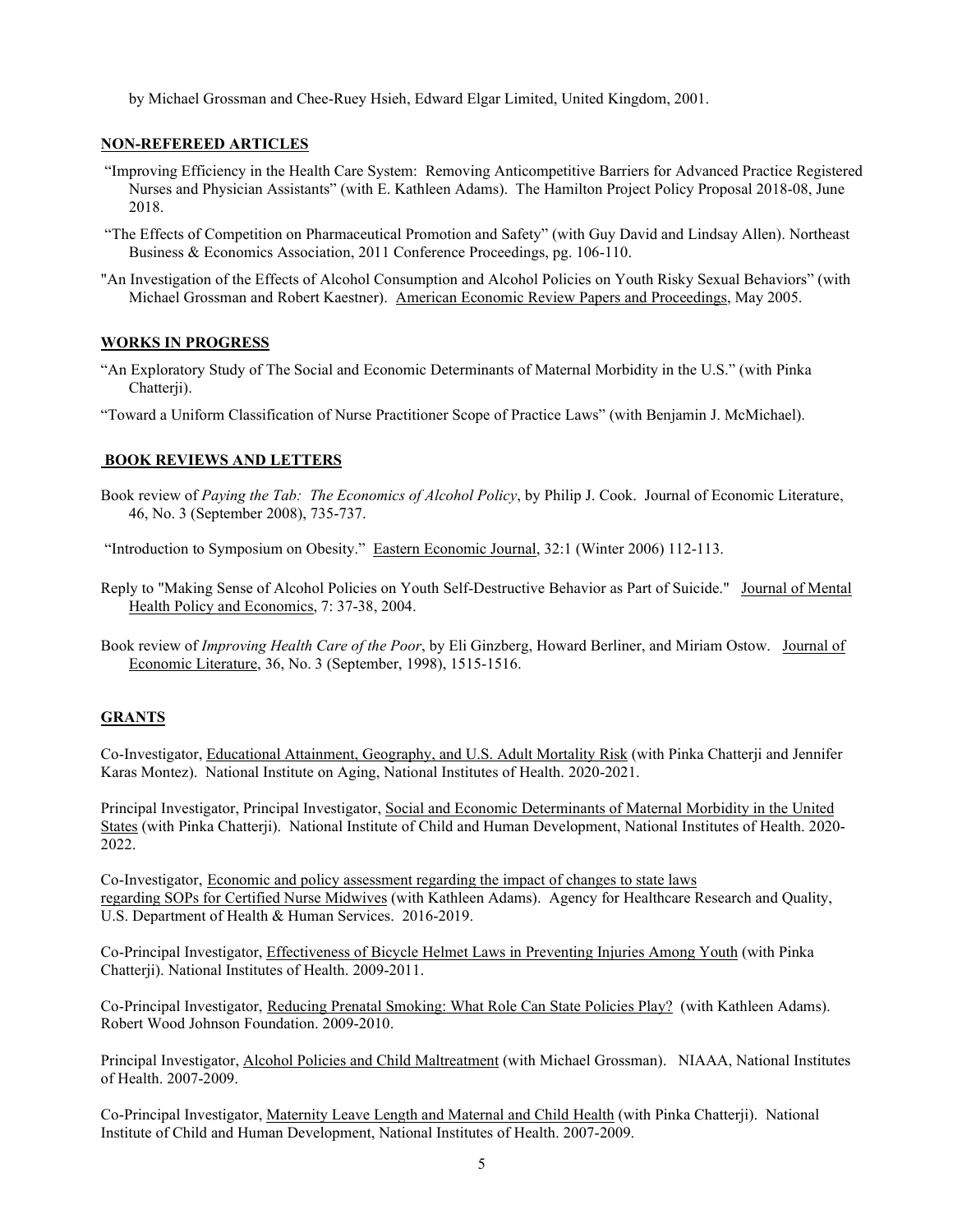Principal Investigator, Obesity and the Processed Food Industry. Research Council Grant, Rutgers University, 2004- 2005.

Principal Investigator, Adolescent Smoking Initiation and Body Weight (With John Tauras and John Cawley). Robert Wood Johnson Foundation, 2002-2003.

Principal Investigator, The Economics of Teenage Smoking. Research Council Grant, Rutgers University, 2002-2003.

Principal Investigator, Juvenile Crime and Mental Health and Substance Abuse Treatment. Cornwall Center for Metropolitan Studies, Rutgers University, Newark, 2002.

Co-Principal Investigator, Adolescent Substance Use and Suicidal Behaviors: The Role of State-Level Alcohol and Illicit Drug Policy. (With Pinka Chatterji and Robert Kaestner). Robert Wood Johnson Foundation, 2001-2003.

Research Associate, Alcohol Regulation and Risky Sexual Behaviors (With Michael Grossman and Robert Kaestner). National Institute on Drug Abuse, DHHS, 2000-2004.

Principal Investigator, Alcohol, Drugs, and Violent Crime in the National Crime Victimization Surveys, National Consortium on Violence Research, 2000-2001.

Principal Investigator, Alcohol and Violent Crime in the United States, New Jersey Institute of Technology, Separately Budgeted Research Support, 1999-2000.

Principal Investigator, Alcohol Regulation and Risky Sexual Behavior, New Jersey Institute of Technology, Separately Budgeted Research Support 1998-1999.

#### **PRESENTATIONS**

2021 Australian Health & Human Capital Seminar Series (Invited)

2020

Indiana University Bloomington (Invited)

#### 2019

American Society of Health Economists, Washington DC Louisiana State University (Invited)

#### 2018

Chicago Federal Reserve Bank conference on Occupational Licensing Over Time and Across Countries (Invited) University of Alabama (Invited) San Diego State University (Invited)

2017 Auburn University (Invited)

2016 American Society of Health Economists, Philadelphia, PA

#### 2015

Clemson University (Invited) Association for Public Policy Analysis and Management, Miami FL Georgia Health Economics Research Day

# 2014

Lister Hill Center for Health Policy at the University of Alabama at Birmingham (Invited).

2012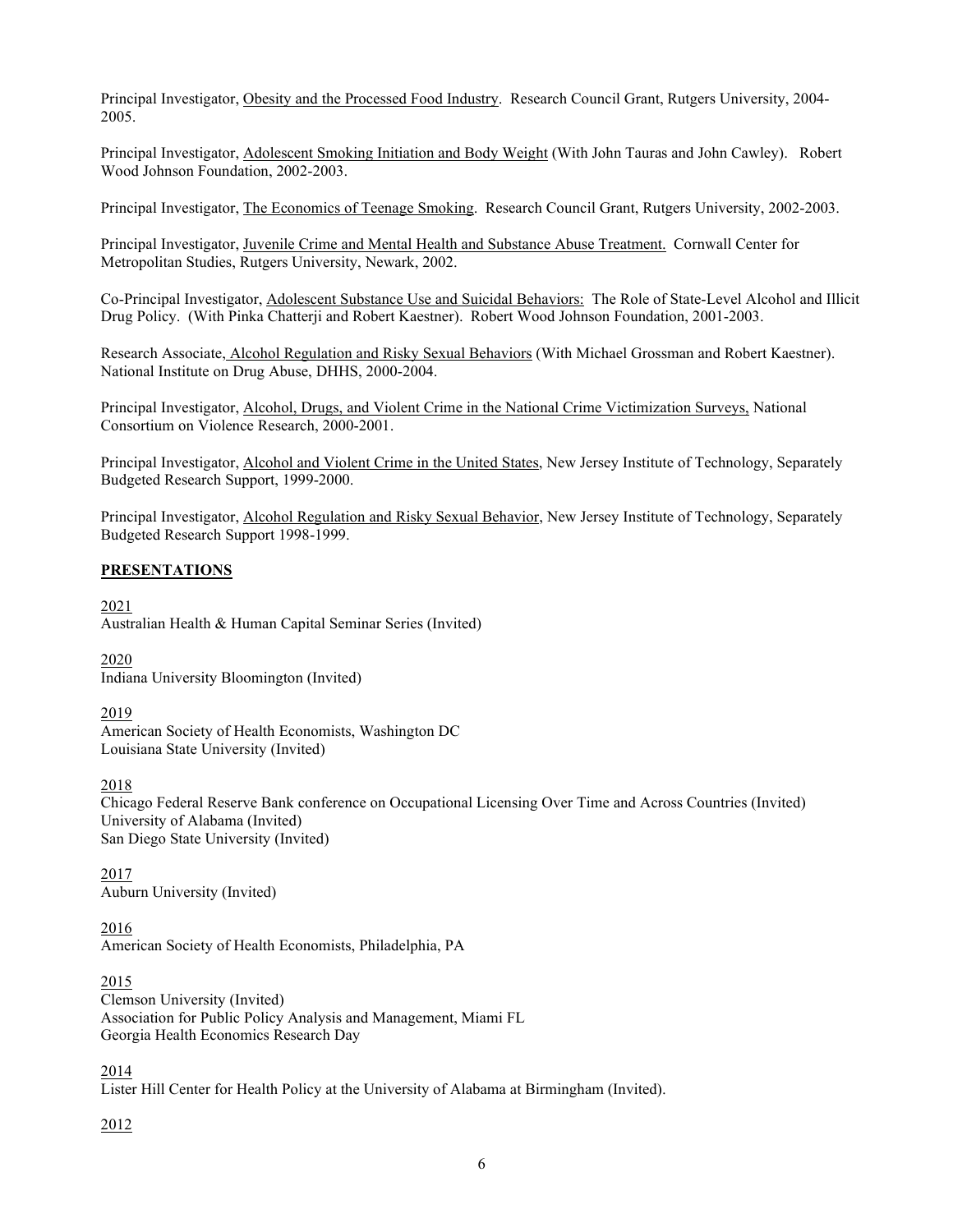Southern Economic Association, New Orleans, LA American Society of Health Economists, Minneapolis, MN

2011 University of Georgia (Invited) Georgia Tech (Invited) Centers for Disease Control (Invited)

# 2010

University of Colorado Denver (Invited) University of Michigan (Invited) Triangle Health Economics Workshop, Chapel Hill, NC (Invited)

# 2008

American Society of Health Economists, Durham, NC. American Cancer Society (Invited) Centers for Disease Control (Invited) Southern Economic Association, Washington, DC University of Maryland, Baltimore County (Invited)

# 2007

Lister Hill Center for Health Policy at the University of Alabama at Birmingham (Invited). Leonard Davis Institute of Health Economics, University of Pennsylvania (Invited).

# 2006

Lafayette University, Easton PA (Invited). Southeastern Health Economics Research Group, Miami, FL (Invited). American Society of Health Economists, Madison, WI. Eastern Economic Association Meeting, Philadelphia, PA.

# 2005

Georgia State University, Atlanta GA (Invited). Chicago Center of Excellence in Health Promotion Economics, University of Chicago and University of Illinois at Chicago (Invited). American Economic Association, Philadelphia, PA Eastern Economic Association, New York, NY

# 2004

Association for Public Policy Analysis and Management, Atlanta, GA The 24<sup>th</sup> Arne Ryde Symposium on the Economics of Substance Use, Lund Sweden

# 2003

University of South Florida, Tampa FL (Invited). National Bureau of Economic Research Summer Institute, Cambridge, MA (Invited) International Health Economics Association's Fourth World Congress. San Francisco, CA,

# 2002

East Carolina University, Greenville NC (Invited). Southern Economic Association, Tampa FL.

# 2001

The Graduate School and University Center of the City University of New York (Invited). Southern Economic Association International Atlantic Economic Conference, Athens Greece American Economics Association, New Orleans, LA

# 2000

Colgate University, NY (Invited). University of Miami, Miami FL (Invited).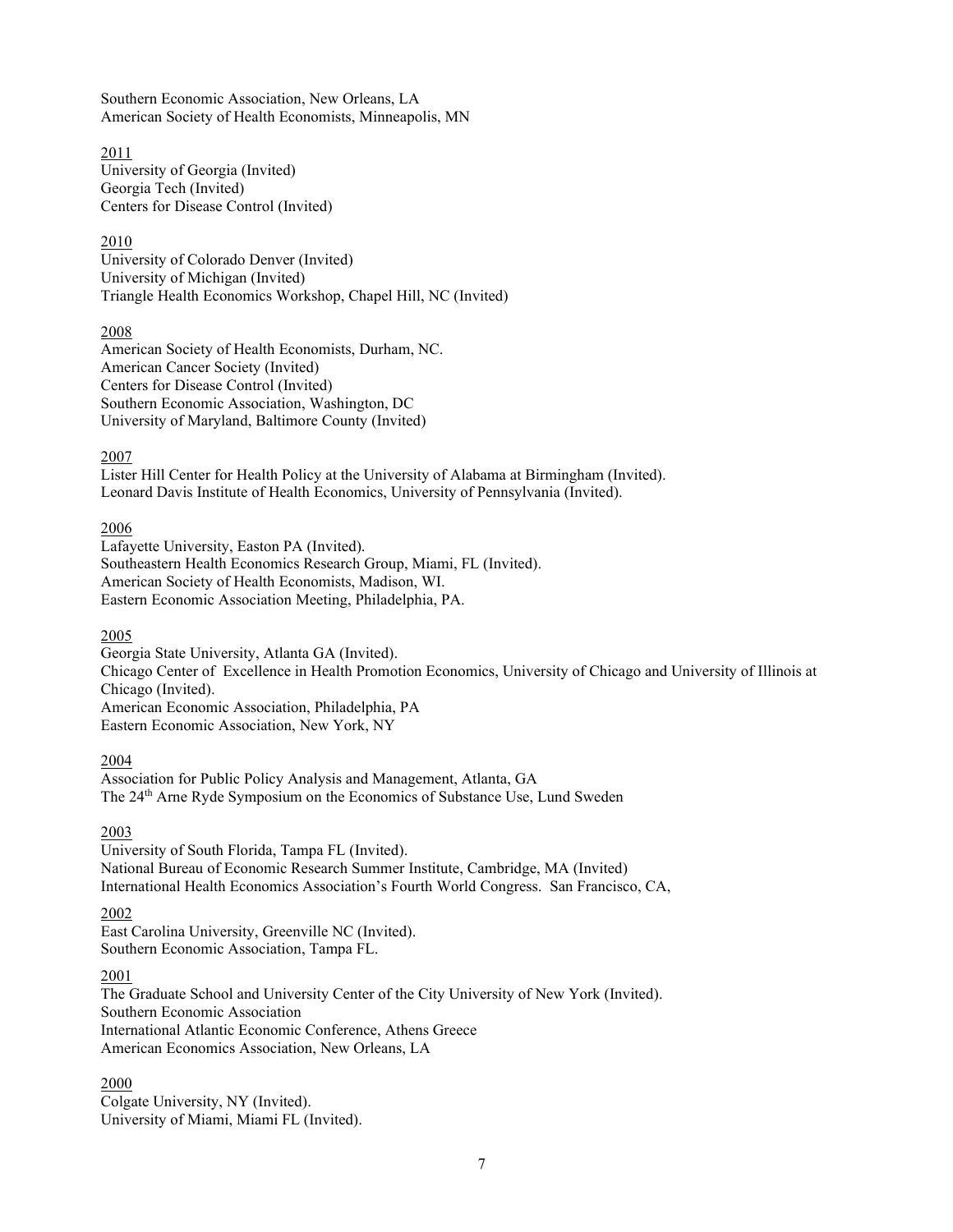Western Economic Association, Vancouver, Canada Eastern Economic Association, Washington, D.C.

1999

Taipei International Conference on Health Economics, Taipei, Taiwan (Invited). American Economic Association

1998 American Economic Association Association for Public Policy Analysis and Management, New York, NY Population Association of America, Chicago, IL

1997 Western Economic Association, Seattle, WA.

# **PROFESSIONAL ACTIVITIES**

Co-Editor (2013-2017), Southern Economic Journal. Associate Editor (2016-), Journal of Health Economics Associate Editor (2017-), Review of Economics of the Household

Member, Editorial Board (2006-2013), Southern Economic Journal Member, Editorial Board (2003-2012), Eastern Economic Journal

Member, Board of Directors (2020-), American Society of Health Economists Member, Advisory Board, Center for Health Economics & Policy Studies, San Diego State University Member, Board of Trustees (2013-2017), Southern Economic Association

Program chair, NBER Health Economics program annual meeting, Spring 2021. Program chair, 10th Annual Conference of the American Society of Health Economists, 2021 Program chair, 9th Annual Conference of the American Society of Health Economists, 2020 Program chair, 8th Annual Conference of the American Society of Health Economists, 2019

Journal refereeing: *Addiction, Alcohol Health and Research World*, *American Economic Journal—Applied Economics, American Economic Journal—Economic Policy, American Economic Review*, *American Journal of Agricultural Economics, American Journal of Health Economics, American Journal of Public Health, Applied Economics, B.E. Journals in Economic Analysis & Policy, Canadian Journal of Economics, Contemporary Economic Policy, Eastern Economic Journal, Economic Inquiry, Economic Journal, Economics of Human Biology, Empirical Economics, Health Affairs, Health Economics, Health Services Research, International Economic Review*, *International Review of Law and Economics*, *Journal of Economic Literature, Journal of Economic Surveys, Journal of Health Economics, Journal of Human Capital, Journal of Human Resources, Journal of Labor Economics, Journal of Labor Research, Journal of Law and Economics, Journal of Legal Studies, Journal of Mental Health Policy and Economics, Journal of Policy Analysis and Management, Journal of Population Economics, Journal of Public Economics, Journal of Risk and Insurance, Journal of Studies on Alcohol*, *Public Finance Review, Quarterly Journal of Economics, Review of Economics of the Household, The Scandinavian Journal of Economics, Social Science and Medicine, Southern Economic Journal,* and *Tobacco Control.*

Grant reviewer: Robert Wood Johnson Foundation, National Science Foundation, U.S. Department of Agriculture.

# **HONORS/AWARDS**

- Winship Distinguished Research Professor in Economics, Emory University, 2021-2024
- Sixth Adam Smith Award in Mental Health Policy and Economics Research. Awarded by the *Journal of Mental Health Policy and Economics.* Awarded March 2013.
- Ranked #70 on list of top 100 health economists. (See Adam Wagstaff and Anthony J. Culyer, Four Decades of Health Economics through a Bibliometric Lens, *Journal of Health Economics* 31 (2012) 406– 439.
- Honorable mention for the Southern Economic Journal's Georgescu-Roegen Prize best paper, 2008.
- Honorable mention for the Eastern Economic Journal's Eckstein Prize for best paper, 2005-2006.